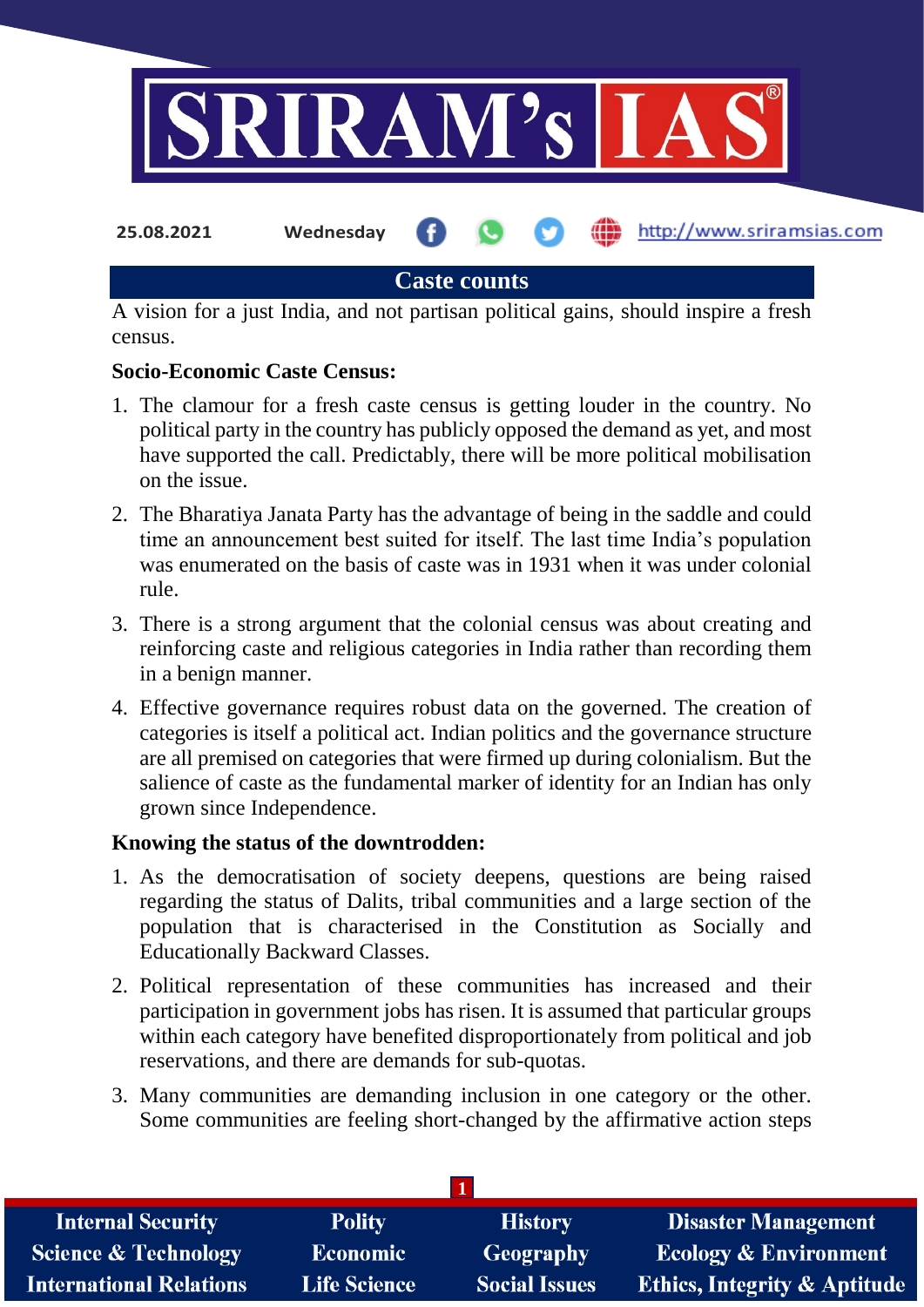

#### the http://www.sriramsias.com **25.08.2021 Wednesday**

of the state. With the role of the Government as a big employer diminishing, there is a demand for affirmative action in the private sector.

- 4. All these questions are being debated without adequate and reliable data, leading to conflicting and often misleading claims. Supporters of a caste census cite these reasons, while sceptics fear it will only widen social rifts.
- 5. They also point to the multitude of practical problems such an exercise will encounter. What is not debatable, however, is the fact that inequitable distribution of power and wealth endangers the stability of any society.
- 6. Partisan political gains should not be the motivation for a fresh census. A renewed vision for a just and united India, where all divides are reduced must guide the discussion on a caste census.

# **The ugly face of a crime-fighting move**

The implementation of the National Automated Facial Recognition System in India lacks adequate safeguards.

### **Pegasus:**

- 1. In the monsoon session of Parliament, no meaningful debate could take place due to the controversy over Pegasus, the spyware. Some Indian journalists, civil society activists and political leaders, and a top election strategist were possibly under surveillance.
- 2. There has been no categorical denial by the Government and that the Israeli software was not purchased. But above this, there is a much bigger issue of the privacy of the entire citizenry which has not received much public attention.
- 3. On June 23, 2021, the Joint Committee examining the Personal Data Protection Bill (2019) was granted a fifth extension by Parliament.
- 4. While informational privacy is not the Government's priority, it has been simultaneously exploring the potential of facial recognition technology.

### **A prying technology**

1. To empower the Indian police with information technology, India approved the implementation of the National Automated Facial Recognition System

**2**

| <b>Internal Security</b>        | <b>Polity</b>       | <b>History</b>       | <b>Disaster Management</b>              |
|---------------------------------|---------------------|----------------------|-----------------------------------------|
| <b>Science &amp; Technology</b> | <b>Economic</b>     | <b>Geography</b>     | <b>Ecology &amp; Environment</b>        |
| <b>International Relations</b>  | <b>Life Science</b> | <b>Social Issues</b> | <b>Ethics, Integrity &amp; Aptitude</b> |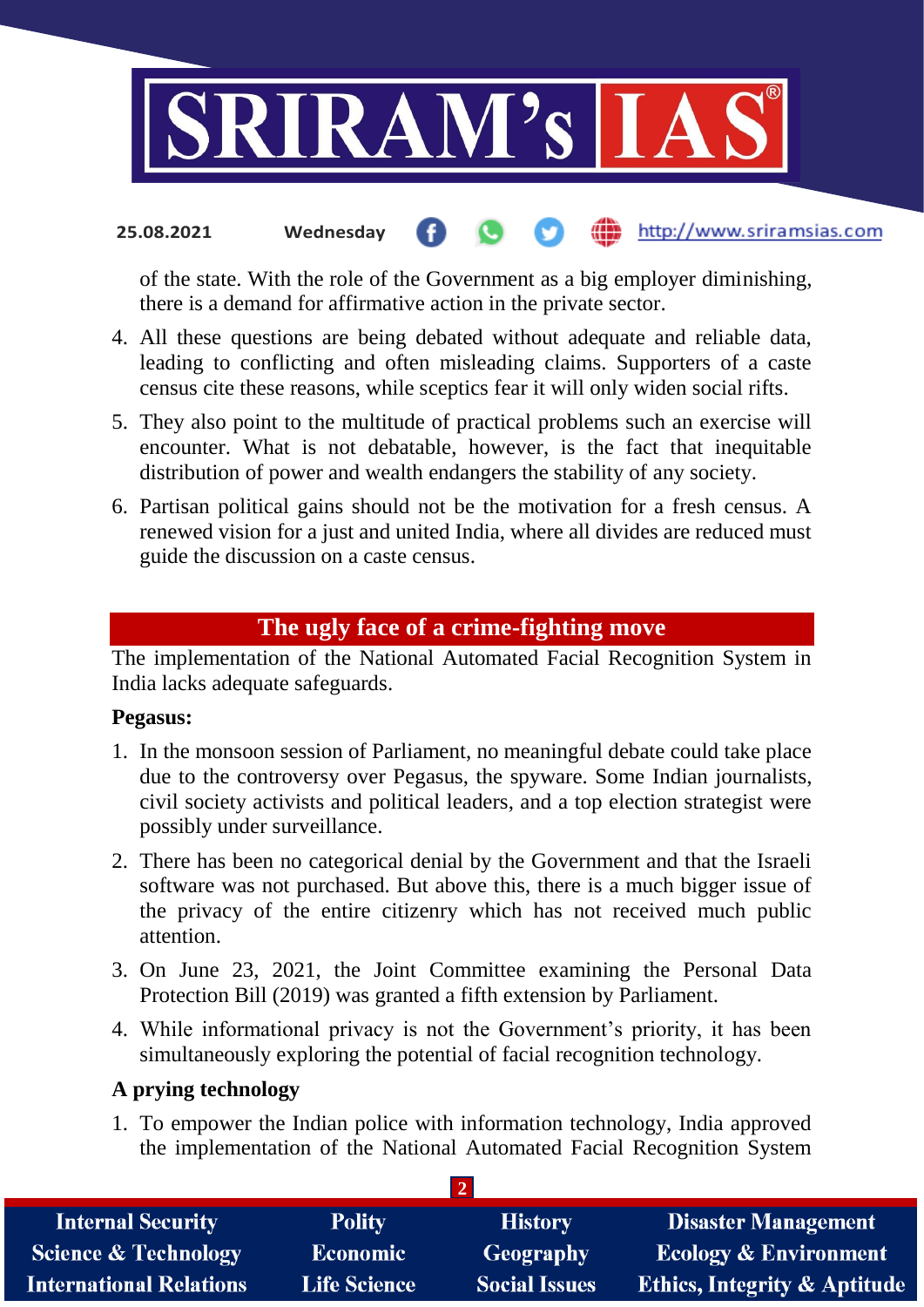

#### http://www.sriramsias.com **25.08.2021 Wednesday**

(NAFRS) to "facilitate investigation of crime and detection of criminals" in a quick and timely manner.

- 2. On its implementation, it will function as a national-level search platform that will use facial recognition technology: to facilitate the investigation of crime or for identifying a person of interest (e.g., a criminal) regardless of face mask, makeup, plastic surgery, beard or hair extension.
- 3. The technology is absolutely intrusive: computer algorithms map unique facial landmarks (biometric data) such as the shape of the cheekbones, contours of the lips, distance from forehead to chin, and convert these into a numerical code — termed a faceprint.
- 4. Thus, for the purposes of 'verification' or 'identification', the system compares the faceprint generated with a large existing database of faceprints (typically available to law enforcement agencies) through a database on driver's licence or police mugshots).
- 5. But the real problem is that facial recognition does not return a definitive result — it 'identifies' or 'verifies' only in probabilities (e.g., a 70% likelihood that the person shown on an image is the same person on a watch list). Though the accuracy of facial recognition has improved over the years due to modern machine-learning algorithms, the risk of error and bias still exists.
- 6. For instance, there is a possibility of producing 'false positives' a situation where the algorithm finds an incorrect match, even when there is none resulting in wrongful arrest.
- 7. Moreover, much research suggests facial recognition software is based on pretrained models. Therefore, if certain types of faces (such as female, children, ethnic minorities) are under-represented in training datasets, then this bias will negatively impact its performance.

## **The National Automated Facial Recognition System (NAFRS)**

- 1. As NAFRS will collect, process, and store sensitive private information: facial biometrics for long periods; if not permanently — it will impact the right to privacy.
- 2. Accordingly, it is crucial to examine whether its implementation is arbitrary and thus unconstitutional, i.e., is it 'legitimate', 'proportionate to its need' and

| <b>Internal Security</b>        | <b>Polity</b>       | <b>History</b>       | <b>Disaster Management</b>              |
|---------------------------------|---------------------|----------------------|-----------------------------------------|
| <b>Science &amp; Technology</b> | <b>Economic</b>     | <b>Geography</b>     | Ecology & Environment                   |
| <b>International Relations</b>  | <b>Life Science</b> | <b>Social Issues</b> | <b>Ethics, Integrity &amp; Aptitude</b> |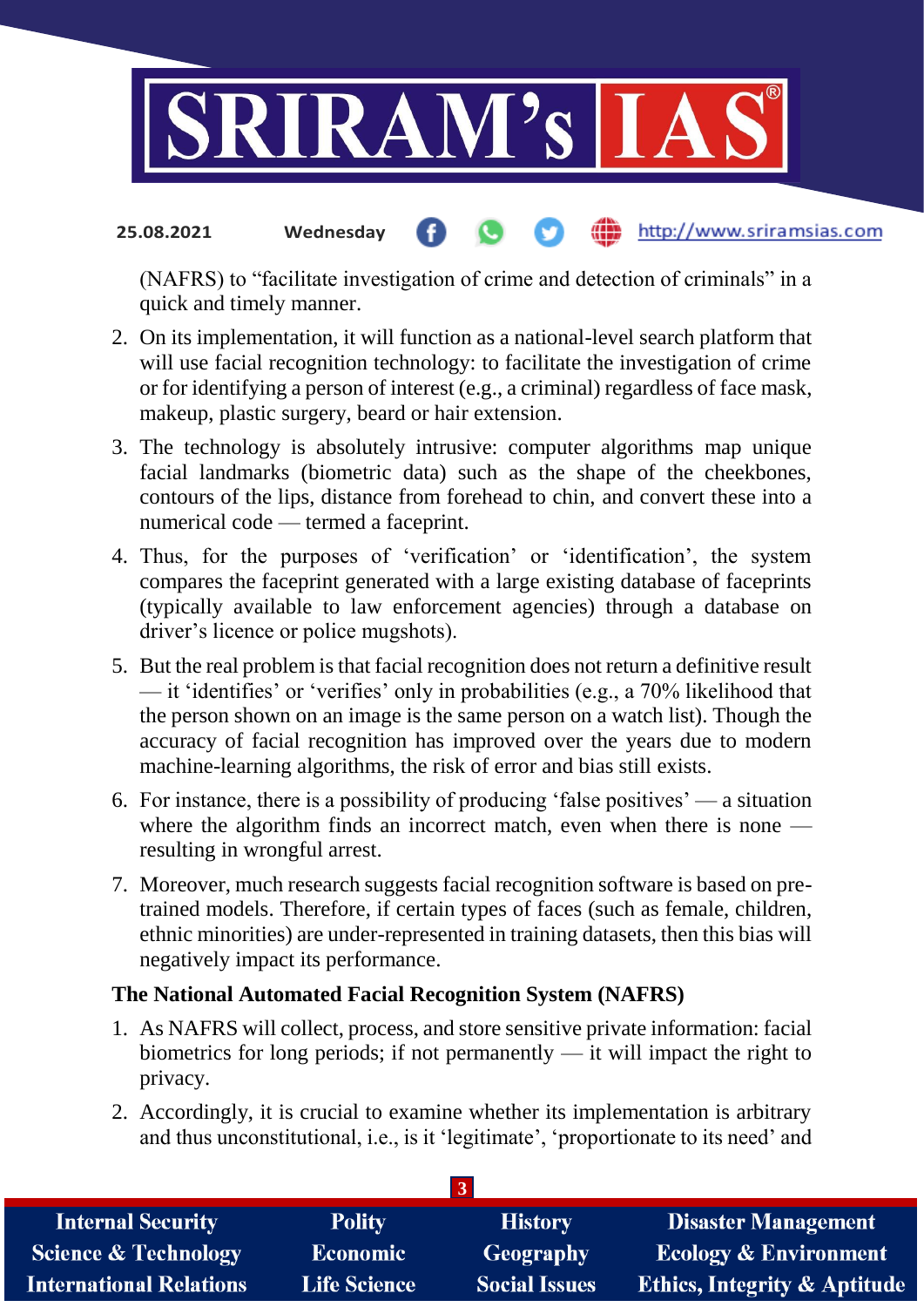

#### the http://www.sriramsias.com **25.08.2021 Wednesday**

'least restrictive'? What is its potential for abuse and misuse with the pending status of the Personal Data Protection Bill (PDPB), and the absence of clear guidelines for its deployment? How does it impact other fundamental rights such as the right to dissent? Should NAFRS be banned or simply regulated?

- 3. The Federal Bureau of Investigation in the United States uses facial recognition technology for potential investigative leads; police forces in England use facial recognition to tackle serious violence.
- 4. In other cases, countries such as China use facial recognition for racial profiling and mass surveillance — to track Uighur Muslims.
- 5. Policing and law and order being State subjects, some Indian States have started the use of new technologies without fully appreciating the dangers involved.

## **Test of 'proportionality'**

- 1. Facial recognition being an intrusive technology has an impact on the right to privacy. The Constitution of India does not explicitly mention the right to privacy.
- 2. However, a nine-judge Bench of the Supreme Court, in Justice K.S. Puttaswamy vs Union of India (2017) recognised it as a precious fundamental right. Since no fundamental right can be absolute and thus even in respect of privacy, the state may impose reasonable restrictions on the grounds of national integrity, security of the state, public order, etc.
- 3. The Supreme Court, in the K.S. Puttaswamy judgment provided a three-fold requirement (which was reiterated in Anuradha Bhasin while examining denial of the 'right to the Internet' to the people of Kashmir) to safeguard against any arbitrary state action.
- 4. Accordingly, any encroachment on the right to privacy requires the existence of 'law' (to satisfy legality of action); there must exist a 'need', in terms of a 'legitimate state interest'; and, the measure adopted must be 'proportionate' (there should be a rational nexus between the means adopted and the objective pursued) and it should be 'least intrusive.'

| <b>Internal Security</b>        | <b>Polity</b>       | <b>History</b>       | <b>Disaster Management</b>              |
|---------------------------------|---------------------|----------------------|-----------------------------------------|
| <b>Science &amp; Technology</b> | <b>Economic</b>     | Geography            | <b>Ecology &amp; Environment</b>        |
| <b>International Relations</b>  | <b>Life Science</b> | <b>Social Issues</b> | <b>Ethics, Integrity &amp; Aptitude</b> |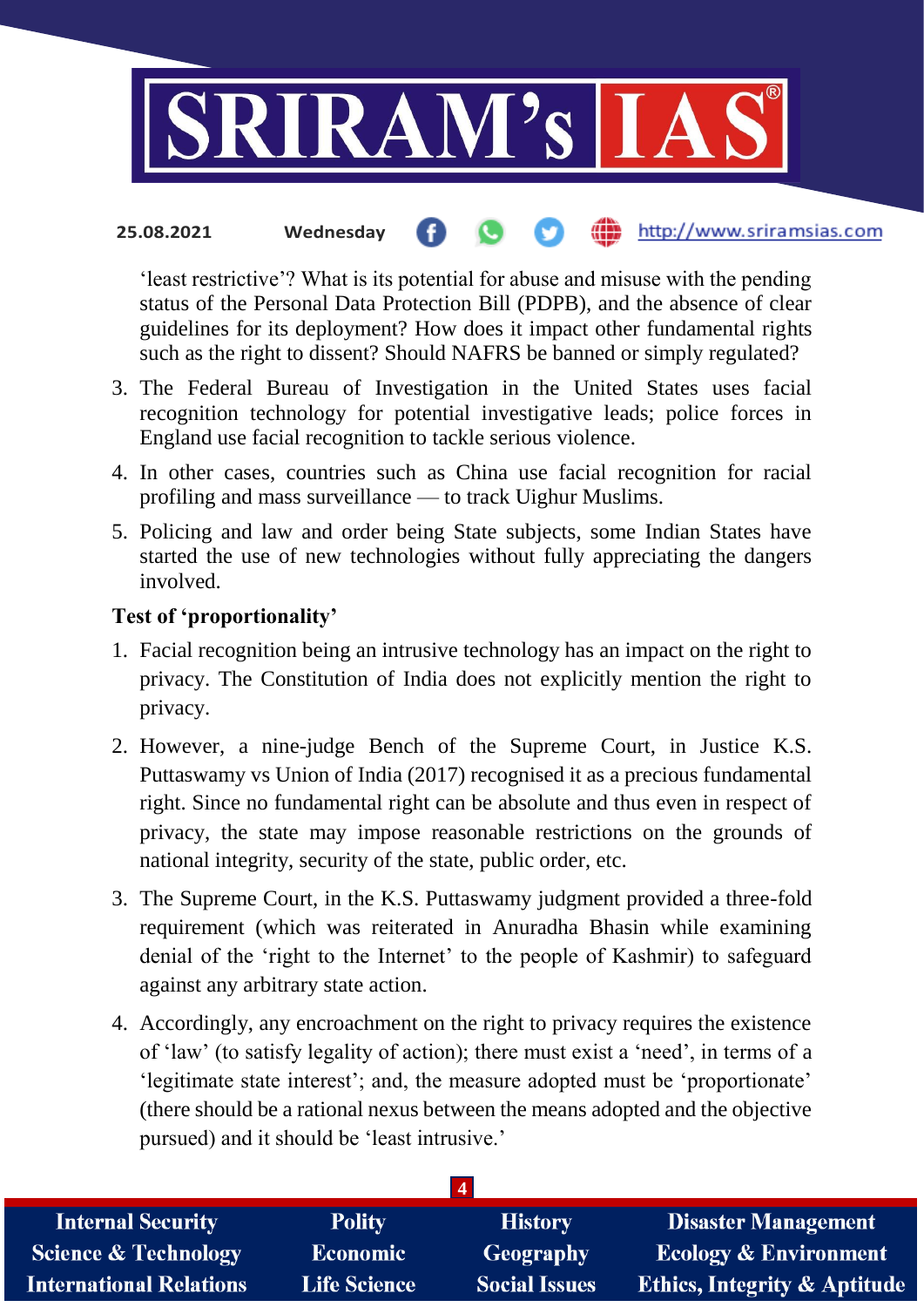

#### **fin** http://www.sriramsias.com **25.08.2021 Wednesday**

### **Unfortunately, NAFRS fails each one of these tests**

- 1. First, NAFRS lacks 'legitimacy'. It does not stem from any statutory enactment (such as the DNA Technology (Use and Application) Regulation Bill 2018 proposed to identify offenders or executive order of the Central Government. Rather, it was merely approved by the Cabinet Committee on Economic Affairs in 2009 during United Progressive Alliance rule.
- 2. Second, and more importantly, even if we assume that there exists a need for NAFRS to tackle modern-day crimes, this measure is grossly disproportionate. This is because to satisfy the test of 'proportionality, benefits for the deployment of this technology have to be sufficiently great, and must outweigh the harm.
- 3. For NAFRS to achieve the objective of 'crime prevention' or 'identification' will require the system to track people on a mass scale — avoiding a CCTV in a public place is fiendishly difficult — resulting in everyone becoming a subject of surveillance: a disproportionate measure.
- 4. In the absence of a strong data protection law or clear guidelines on where this technology can be used or who can be put on a watch list? And, how long the system will retain sensitive personal data of those the surveilled people, NAFRS will indeed do more harm than good.

### **Impact on rights**

- 1. With the element of error and bias, facial recognition can result in profiling of some overrepresented groups (such as Dalits and minorities) in the criminal justice system.
- 2. Further, as anonymity is key to the functioning of liberal democracy, unregulated use of facial recognition technology will dis-incentivise independent journalism or the right to assemble peaceably without arms, or any other form of civic society activism.
- 3. Due to its adverse impact on civil liberties, some countries have been cautious with the use of facial recognition technology. The Court of Appeal in the United Kingdom ruled the use of facial recognition technology by South Wales as unlawful in the absence of clear guidelines.

| <b>Internal Security</b>        | <b>Polity</b>       | <b>History</b>       | <b>Disaster Management</b>              |
|---------------------------------|---------------------|----------------------|-----------------------------------------|
| <b>Science &amp; Technology</b> | Economic            | <b>Geography</b>     | <b>Ecology &amp; Environment</b>        |
| <b>International Relations</b>  | <b>Life Science</b> | <b>Social Issues</b> | <b>Ethics, Integrity &amp; Aptitude</b> |